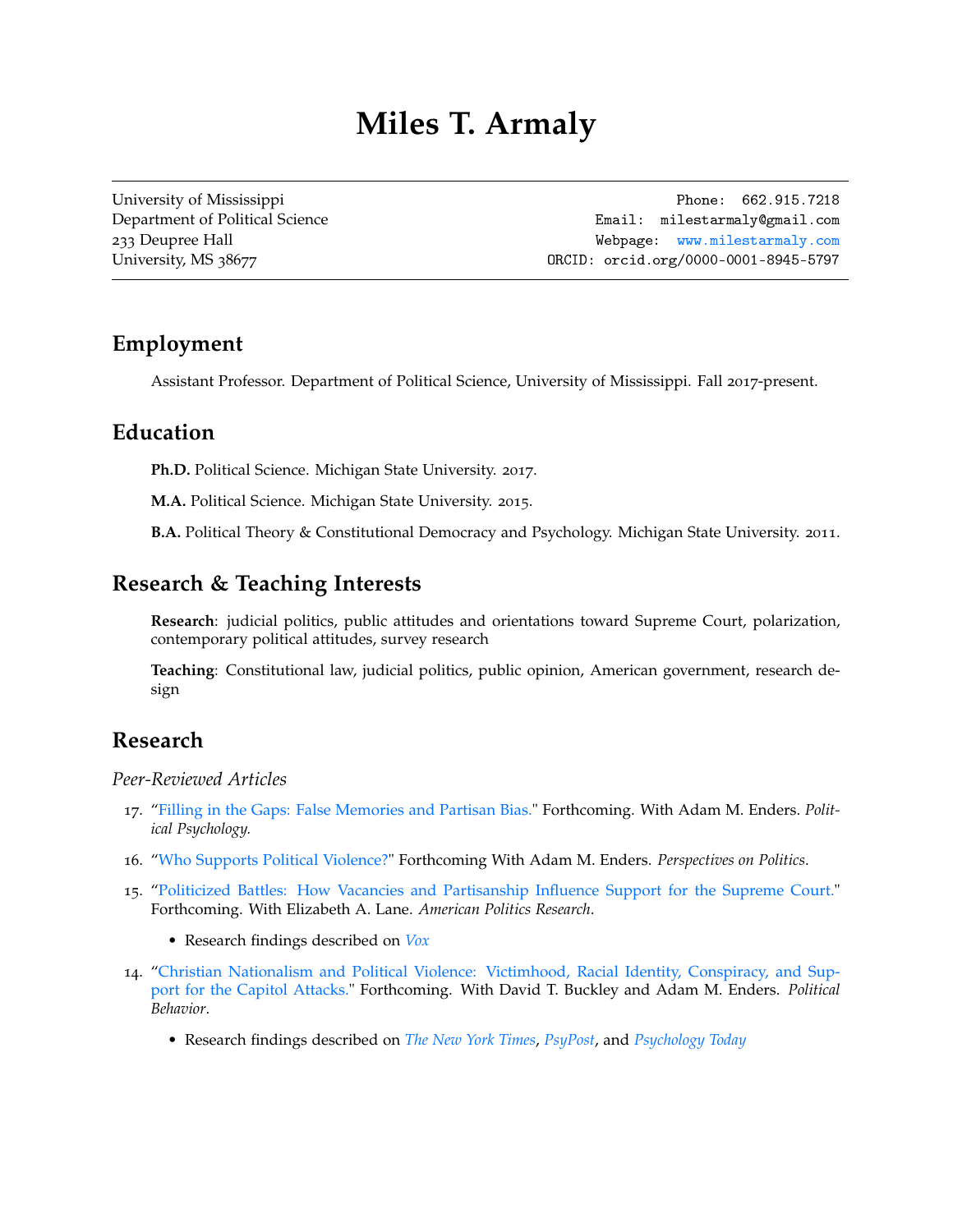- 13. ["No Home Court Advantage: The Trump Impeachment Trial and Attitudes toward the U.S. Supreme](https://journals.sagepub.com/doi/pdf/10.1177/20531680211053067) [Court."](https://journals.sagepub.com/doi/pdf/10.1177/20531680211053067) 2021. With Adam M. Enders. *Research & Politics* 8(2).
- 12. ["Place or Partisanship? The Conditional Role of Identities on Candidate Support."](https://1883a0de-4345-4d02-b0c8-c35248c39ca2.filesusr.com/ugd/c3f8ac_244fc16ab450461f80799daee5e3e1e8.pdf) Forthcoming. With Daniel J. Fudge. *American Politics Research*.
- 11. ["Affective Polarization and Support for the U.S. Supreme Court."](https://1883a0de-4345-4d02-b0c8-c35248c39ca2.filesusr.com/ugd/c3f8ac_16278c2d0bfd47c9886e435c83c29046.pdf) 2022. With Adam M. Enders. *Political Research Quarterly* 75(2): 409–424.
- 10. ["'Why Me?' The Role of Perceived Victimhood in American Politics"](https://1883a0de-4345-4d02-b0c8-c35248c39ca2.filesusr.com/ugd/c3f8ac_5b698fddbacd4c64a28a7a20395a2c14.pdf) Forthcoming. With Adam M. Enders. *Political Behavior*.
	- Research findings described on *[New York Times](https://www.nytimes.com/2021/04/21/opinion/trump-republicans.html)*, *[Salon](https://www.salon.com/2020/12/19/donald-trump-and-the-politics-of-victimhood-from-winning-to-whining/)*, *[Mother Jones](https://www.motherjones.com/kevin-drum/2021/01/are-feelings-of-victimhood-rising-heres-a-quick-look/)*, and *[PsyPost](https://www.psypost.org/2021/01/egocentric-victimhood-is-linked-to-support-for-trump-study-finds-59172)*
- 9. ["Loyalty over Fairness: Acceptance of Unfair Supreme Court Procedures"](https://1883a0de-4345-4d02-b0c8-c35248c39ca2.filesusr.com/ugd/c3f8ac_ecf3baa79be24c95b37213c3ef97d8f2.pdf) 2021. *Political Research Quarterly* 74(4): 927-940.
- 8. ["The Role of Affective Orientations in Promoting Perceived Polarization."](https://1883a0de-4345-4d02-b0c8-c35248c39ca2.filesusr.com/ugd/c3f8ac_3744b21a1ac548cba7e08bbef2d0191e.pdf) 2021. With Adam M. Enders. *Political Science Research and Methods* 9(3): 615-626.
- 7. ["The Purpose of Senatorial Grandstanding During Supreme Court Confirmation Hearings."](https://1883a0de-4345-4d02-b0c8-c35248c39ca2.filesusr.com/ugd/c3f8ac_204894cc21d843dcbf6bb7382a017272.pdf) 2020. With Jessica A. Schoenherr and Elizabeth Lane. *Journal of Law and Courts* 8(2): 333-358.
- 6. ["Who Can Impact the US Supreme Court's Legitimacy?"](https://1883a0de-4345-4d02-b0c8-c35248c39ca2.filesusr.com/ugd/c3f8ac_e96ba8629149456e8c0b443e2b80573c.pdf) 2020. *Justice System Journal* 41(1): 22–36.
- 5. ["The Differential Effects of Actual and Perceived Polarization."](https://docs.wixstatic.com/ugd/c3f8ac_a710e6a5d8ae48fa8b95d78f41008290.pdf) 2019. With Adam M. Enders. *Political Behavior* 41(3): 815-839.
- 4. ["From Statehouse to Courthouse: Legislative Professionalism and High Court Auditing Behavior."](https://docs.wixstatic.com/ugd/c3f8ac_13dc8952d8874c699219909867752a37.pdf) 2019. *Social Science Quarterly* 101(1): 362-375.
- 3. ["Extra-judicial Actor Induced Change in Supreme Court Legitimacy."](https://docs.wixstatic.com/ugd/c3f8ac_03bfff3ef7b94ebc89d3e049c1f53ddc.pdf) 2018. *Political Research Quarterly* 71(3): 600-613.
- 2. ["Politicized Nominations and Supreme Court Legitimacy in the Polarization Era."](https://docs.wixstatic.com/ugd/c3f8ac_e555545b567c43baaf8150d80511a248.pdf) 2018. *Justice System Journal* 39(3): 193-209.
- 1. ["A Well-Traveled Lot: A Research Note on Judicial Travel by U.S. Supreme Court Justices"](http://media.wix.com/ugd/c3f8ac_d7636e36b5a8469b992552a55dda40c1.pdf) 2016. With Ryan C. Black and Ryan J. Owens. *Justice System Journal* 37(4): 367-384.
	- Research findings described on *[The Hill](https://thehill.com/regulation/court-battles/460154-ruth-bader-ginsburg-shows-no-sign-of-slowing-down-amid-health-scares)*

#### *Book Review*

[Review of "The Rights Paradox: How Group Attitudes Shape US Supreme Court Legitimacy"](https://www.cambridge.org/core/journals/perspectives-on-politics/article/the-rights-paradox-how-group-attitudes-shape-us-supreme-court-legitimacy-by-michael-a-zilis-cambridge-cambridge-university-press-2021-250p-9999-cloth/88F697F0568C281BB405ACE26B378C53) by Michael A. Zilis. 2022. *Perspectives on Politics* 20(1): 332-334.

#### *Book Chapter*

["The Influence of Politicians on Public Support for the Judiciary"](https://open.oregonstate.education/open-judicial-politics/chapter/armaly/) in Jennifer Diascro, Rorie Solberg, and Eric N. Waltenburg, eds., *Judicial Politics Reader.*

• [Full textbook available online.](https://open.oregonstate.education/open-judicial-politics/)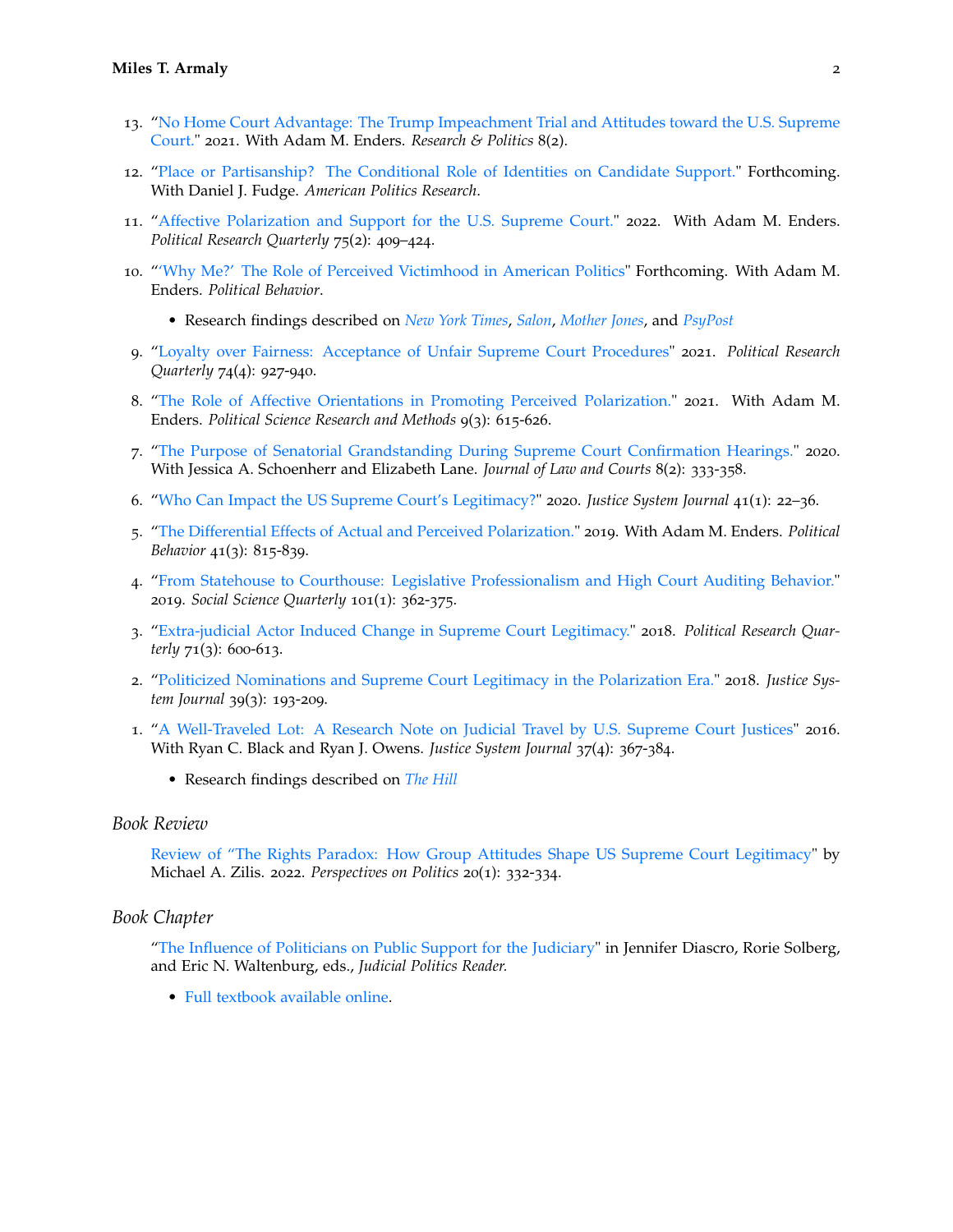#### *Popular Media*

[When the Senate plays politics with Supreme Court vacancies this hurts the public's perceptions of](https://blogs.lse.ac.uk/usappblog/2022/04/21/when-the-senate-plays-politics-with-supreme-court-vacancies-this-hurts-the-publics-perceptions-of-the-court/) [the Court.](https://blogs.lse.ac.uk/usappblog/2022/04/21/when-the-senate-plays-politics-with-supreme-court-vacancies-this-hurts-the-publics-perceptions-of-the-court/) April 21, 2022. The London School of Economics and Political Science Daily Blog on American Politics and Policy (LSE-APP).

[New research shows a connection between political victimhood and White support for Trump.](https://www.washingtonpost.com/politics/2021/01/13/new-research-shows-connection-between-political-victimhood-white-support-trump/?utm_source=twitter&utm_campaign=wp_monkeycage&utm_medium=social) January 13, 2021. *Washington Post*/Monkey Cage.

[Why an attack on the Supreme Court by Donald Trump could hurt its reputation in the eyes of his](http://blogs.lse.ac.uk/usappblog/2018/02/16/why-an-attack-on-the-supreme-court-by-donald-trump-could-hurt-its-reputation-in-the-eyes-of-his-supporters/) [supporters.](http://blogs.lse.ac.uk/usappblog/2018/02/16/why-an-attack-on-the-supreme-court-by-donald-trump-could-hurt-its-reputation-in-the-eyes-of-his-supporters/) February 16, 2018. The London School of Economics and Political Science Daily Blog on American Politics and Policy (LSE-APP).

#### *Non-refereed Material*

["The State of Political Knowledge in the State of Michigan."](http://ippsr.msu.edu/public-policy/michigan-wonk-blog/state-political-knowledge-state-michigan) With Ryan C. Black. Institute for Public Policy and Social Research, Michigan Policy Wonk Blog.

### **Conference Participation (selected)**

"I Got Rights...Right? Americans' Perceptions of Rights and Liberties." 2022. Presented at the Annual Meeting of the Midwest Political Science Association, April 7-10, 2022, Chicago, IL.

"What Does Supreme Court Legitimacy Measure?" 2022. Presented at the Annual Meeting of the Southern Political Science Association, January 13-15, 2022, San Antonio, TX.

"Dishonesty for Profit: The Role of Honesty and Loyalty in Support for the US Supreme Court." 2019. Presented at the Annual Meeting of the Midwest Political Science Association, April 4-7, 2019, Chicago, IL.

"The Effect of Strategic versus Principled Dissent on Support for Court Decisions." 2019. Presented at the Annual Meeting of the Southern Political Science Association, January 17-19, 2019, Austin, TX.

"From a Standard to a Rule: Changes in the Flexibility of Legal Doctrine." with Christopher N. Krewson. 2018. Presented at the Annual Meeting of the American Political Science Association, August 30-September 2, 2018, Boston, MA.

"Skin Tone Bias and Public Acceptance of Judicial Decisions." 2018. Presented at the Annual Meeting of the Midwest Political Science Association, April 5-8, 2018, Chicago, IL.

"Fight or Flight? Negative Emotion and Individual Retreat to Ideological Poles." with Adam M. Enders. 2018. Presented at the Annual Meeting of the Southern Political Science Association, January 4-6, 2018, New Orleans, LA.

"On Savants and Slow-learners: Evaluating Heterogeneity in Behavioral Acclimation on the US Supreme Court." with Ryan C. Black. 2018. Presented at the Annual Meeting of the Southern Political Science Association, January 4-6, 2018, New Orleans, LA.

### **Teaching Experience**

*ICPSR Summer Program in Quantitative Methods of Social Research, University of Michigan*

Techniques for the Analysis of Legal and Judicial Data, Summer 2020–present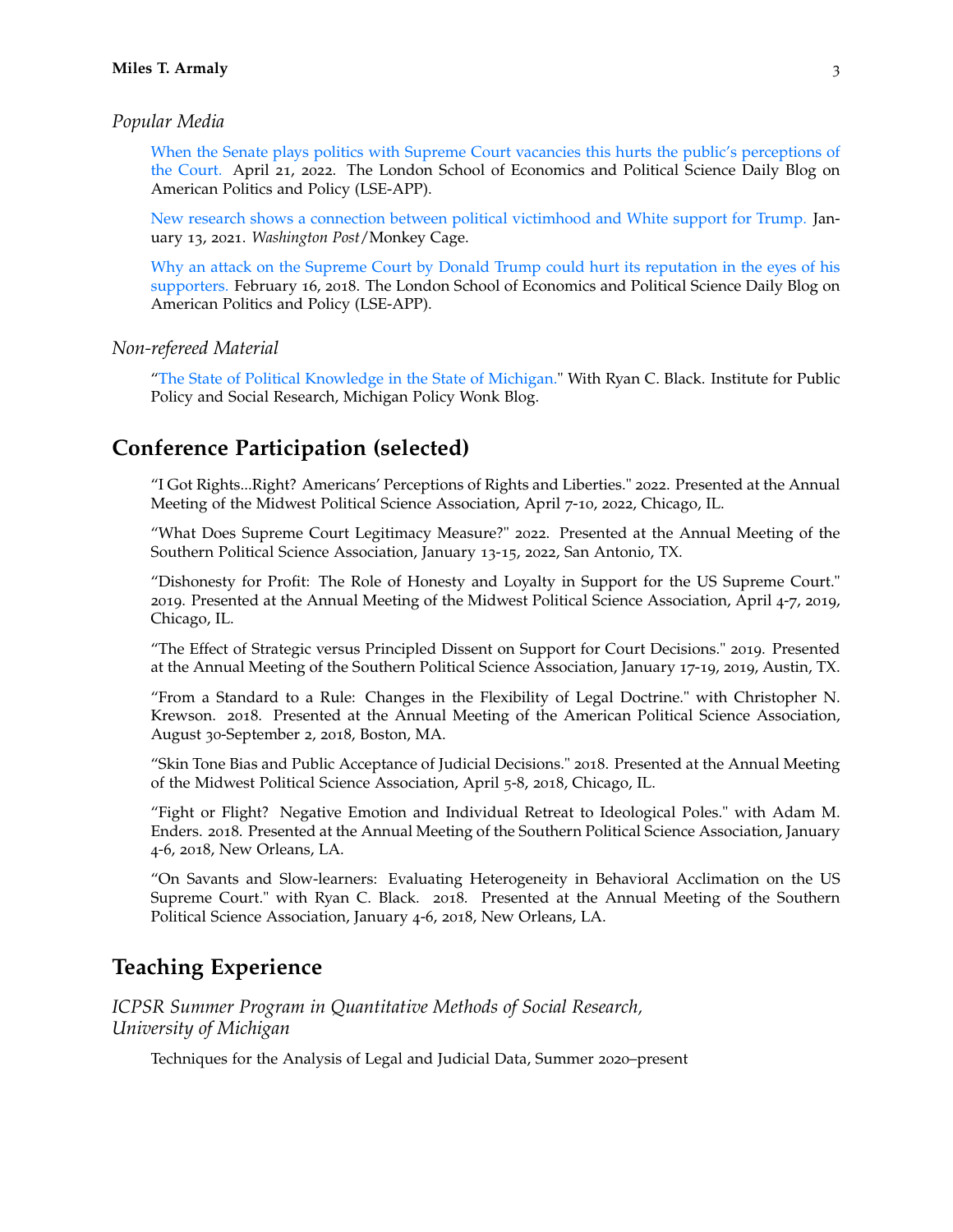#### *University of Mississippi*

#### **Undergraduate Courses**

Constitutional Law I: Institutional Powers, Fall 2017-2021; Summer 2018, 2022 Constitutional Law II: Civil Rights & Liberties, Spring 2018-2022; Summer 2019-2021 Judicial Behavior, Spring 2018-2022; Fall 2020-2021 Public Opinion & Political Psychology, Spring 2020; Fall 2021

#### **Graduate Courses**

Seminar in Public Opinion & Political Psychology, Fall 2018; Spring 2021

#### *Michigan State University*

#### **Undergraduate Courses**

Constitutional Law: Institutional Powers, Spring 2017 (instructor of record) Introduction to Political Science (Online), Summer 2013, 2015, 2016, & 2017 (with Ryan Black) Introduction to Political Science, Section Leader, Fall 2012 (with Ryan Black)

### **Other Professional Experience**

Editorial Assistant, *American Journal of Political Science*, 2014-2017

### **Awards, Fellowships, & Honors**

College of Liberal Arts Summer Research Grant, University of Mississippi, Summer 2021, \$2,125 Prestage-Cook Graduate Student Travel Award, 2016. Southern Political Science Association Merit Fellowship, Michigan State University Department of Political Science, Summer 2015

### **Service Activities**

#### *Professional*

APSA Law & Courts section Best Journal Article Award committee, 2022

Panel chair: 2022 SPSA meetings

Panel discussant: 2018 MPSA meetings; 2019, 2022 SPSA meetings

Reviewer: *American Political Science Review, American Journal of Political Science, Journal of Politics, Political Behavior, Political Research Quarterly, Political Science Research and Methods, American Politics Research, Journal of Law and Courts, Law & Society Review, State Politics & Policy Quarterly, Justice System Journal, Electoral Studies, Social Science Quarterly, International Journal of Public Opinion Research, Philosophical Transactions of the Royal Society B, The Social Science Journal, Time-sharing Experiments for the Social Sciences*